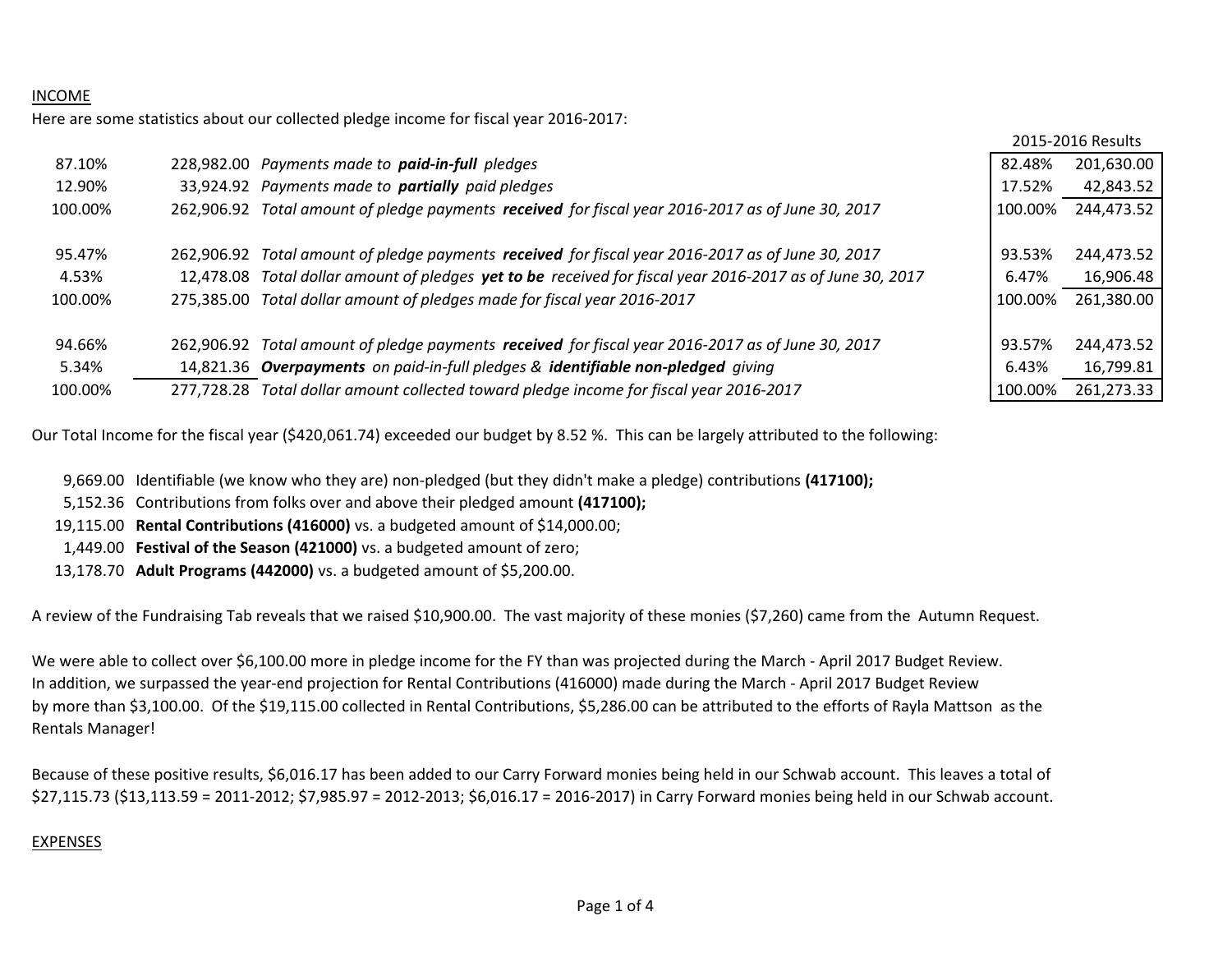Here are some statistics about our expenses for fiscal year-end June 30, 2017:

|                       | 2016-2017 Actual |         | 2016-2017 Budget |         |            | Variance to Budget |  |
|-----------------------|------------------|---------|------------------|---------|------------|--------------------|--|
| Administration        | 131,130.17       | 31.67%  | 100,143.45       | 25.87%  | 30,986.72  | 30.94%             |  |
| Community Within      | 15,646.64        | 3.78%   | 9,100.00         | 2.35%   | 6.546.64   | 71.94%             |  |
| Social Justice        | 699.22           | 0.17%   | 700.00           | 0.18%   | (0.78)     | $-0.11%$           |  |
| Spiritual Life        | 7,077.51         | 1.71%   | 8.842.00         | 2.28%   | (1,764.49) | $-19.96%$          |  |
| Compensation          | 259,492.03       | 62.67%  | 268,247.20       | 69.31%  | (8,755.17) | $-3.26%$           |  |
| <b>Total Expenses</b> | 414,045.57       | 100.00% | 387,032.65       | 100.00% | 27,012.92  | 6.98%              |  |

Primary Variance Explanations:

| Administration               | Building & Grounds (516000) - \$69,515.26 actual vs. \$45,160.00 budget                                         |    |           |            |                                                                                                                         |  |
|------------------------------|-----------------------------------------------------------------------------------------------------------------|----|-----------|------------|-------------------------------------------------------------------------------------------------------------------------|--|
|                              | Actual                                                                                                          | vs | Budget    | Variance   |                                                                                                                         |  |
| 516100 · General Maintenance | 15,195.41                                                                                                       |    | 10,000.00 | 5,195.41   |                                                                                                                         |  |
|                              | General Maintenance Actual Itemization: Miscellaneous Supplies & Maintenance = 38%; Tree Removal = 20%;         |    |           |            |                                                                                                                         |  |
|                              | Heating/Cooling Maintenance/Repair = $$18\%$ ; Electrical Supplies = $6\%$ ; Roof = $5\%$ ; Plumbing = 1%.      |    |           |            |                                                                                                                         |  |
| 516200 · Snow Removal        | 7,100.00                                                                                                        |    | 6,600.00  | 500.00     |                                                                                                                         |  |
| 516300 · Lawn Care           | 5,550.00                                                                                                        |    | 5,560.00  | (10.00)    |                                                                                                                         |  |
| $516400 \cdot Water$         | 8,019.80                                                                                                        |    | 4,000.00  |            | 4,019.80 \$2,864.67 owed & not yet paid from Knox Garden                                                                |  |
| 516500 · Electric            | 6,485.61                                                                                                        |    | 9,000.00  | (2,514.39) |                                                                                                                         |  |
| 516600 · Natural Gas         | 9,237.68                                                                                                        |    | 10,000.00 | (762.32)   |                                                                                                                         |  |
| 516700 - Memorial Garden     |                                                                                                                 |    |           |            |                                                                                                                         |  |
| 516800 - Small Projects      | 17,926.76                                                                                                       |    |           |            | \$13,850.13 offset from Sm Project (411500) income line item                                                            |  |
|                              | 69,515.26                                                                                                       |    | 45,160.00 |            |                                                                                                                         |  |
|                              | Equipment (517100) - \$11,006.78 actual vs. \$9,730.30 budget                                                   |    |           |            |                                                                                                                         |  |
|                              | Telephone / Internet (517500) - \$3,128.81 actual vs. \$2,400.00 budget                                         |    |           |            |                                                                                                                         |  |
|                              | Dues & Subscriptions (517600) - \$3,128.81 actual vs. \$1,435.69 budget                                         |    |           |            |                                                                                                                         |  |
|                              | <b>Office Supplies (517700)</b> - \$2,904.46 actual vs. \$2,100.00 budget                                       |    |           |            |                                                                                                                         |  |
|                              | Rental Expense (519200) - \$1,565.00 actual vs. zero budget (Offset by increased Rental Contributions (416000)) |    |           |            |                                                                                                                         |  |
| <b>Community Within</b>      |                                                                                                                 |    |           |            | Adult Programs (528000) - \$12,419.39 actual vs. \$5,000.00 budget (Offset by Adult Programs (428000) Income line item) |  |
| Spiritual Life               | Music (543000) - \$1,760.93 actual vs. \$3,582.00 budget                                                        |    |           |            |                                                                                                                         |  |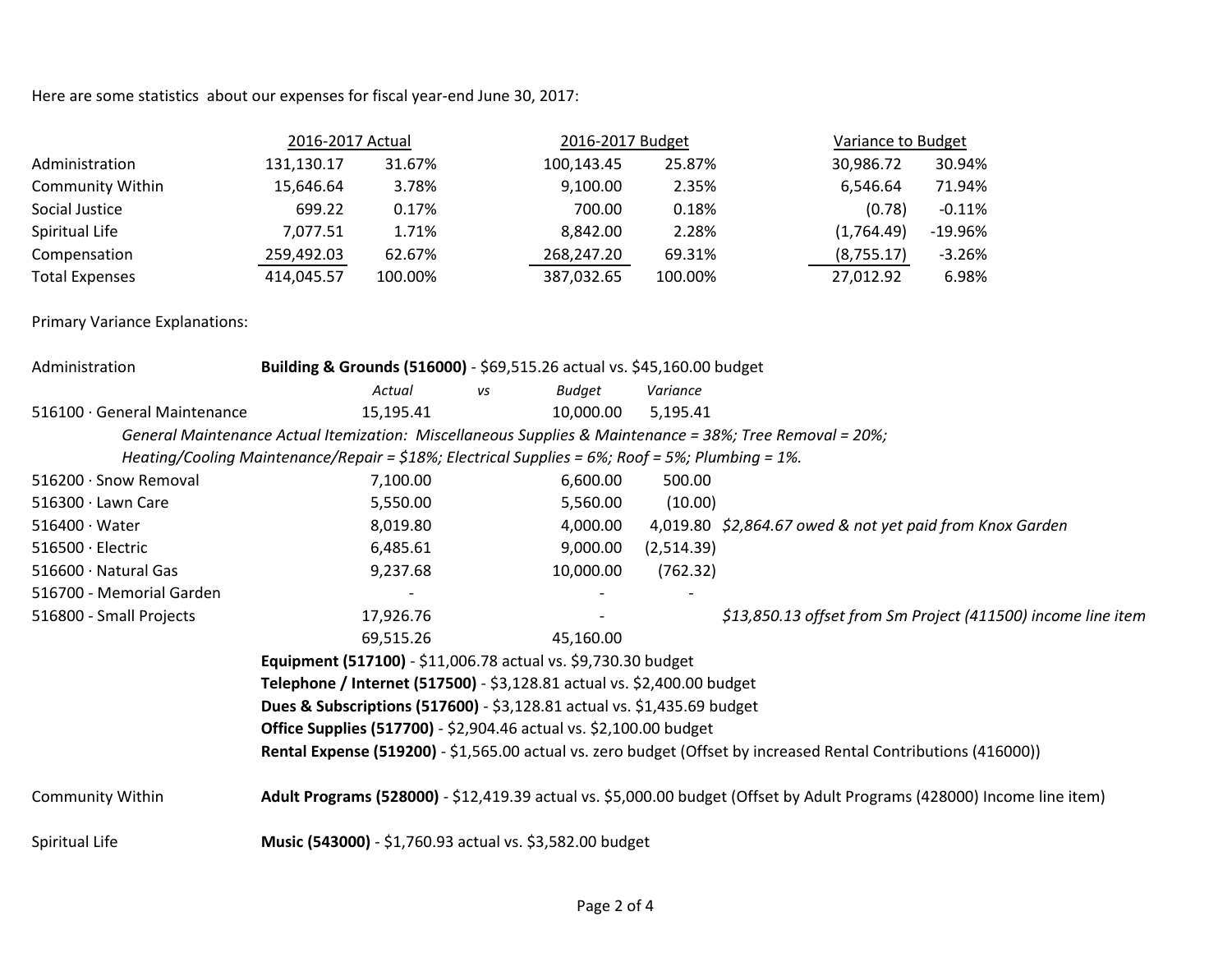# **Worship (545000)** - \$3,269.91 actual vs. \$3,600.00 budget

Compensation **DRE (551000)** - \$31,215.85 actual vs. \$29,141.88.00 budget *1.75 hours weekly added to Salary / Wages (551100) with corresponding adjustments to Pension (55120) & FICA (551500) This was funded through the reallocation of monies previously used for the Youth Advisor (557103) line item* **Minister (552000)** - \$127,955.24 actual vs. \$126,986.05 budget *A 1% Cost of Living Adjustment was not factored when crafting the FY 16-17 Budget* **Sexton (553103)** - Sexton - \$11,245.50 actual vs. \$16,380.00 budget **Choir Director (554101)** - \$9,920.00 actual vs. \$11,520.00 budget **Paid RE Staff (557000)** - \$6,750.49 actual vs. \$12,166.49 budget *Elimination of the Youth Advisor (557103) line item*

| FISCAL YEAR | \$ COLLECTED |
|-------------|--------------|
| 2016-2017   | \$3,588      |
| 2015-2016   | \$4,329      |
| 2014-2015   | \$1,104      |
| 2013-2014   | \$600        |
| 2012-2013   | \$1,867      |

### **Music Sunday Contributions Sleeping Out in Boxes**

| FISCAL YEAR | S COLLECTED | <b>FISCAL YEAR</b> | S COLLECTED |
|-------------|-------------|--------------------|-------------|
| 2016-2017   | \$2,944     | 2016-2017          | \$1,252     |
| 2015-2016   | \$2,113     | 2015-2016          | \$1,179     |
| 2014-2015   | \$2,090     | 2014-2015          | \$1,850     |
| 2013-2014   | \$2,397     | 2013-2014          | \$1,230     |
| 2012-2013   | \$785       | 2012-2013          | \$1,245     |

## Non-Budgeted Items **Minister's Discretionary Fund SJ Collection Disbursements**

| FISCAL YEAR | \$ COLLECTED | <b>FISCAL YEAR</b> | \$ COLLECTED |
|-------------|--------------|--------------------|--------------|
| 2016-2017   | \$3,588      | 2016-2017          | \$6,857      |
| 2015-2016   | \$4,329      | 2015-2016          | \$12,888     |
| 2014-2015   | \$1,104      | 2014-2015          | \$3,779      |
| 2013-2014   | \$600        | 2013-2014          | \$7,325      |
| 2012-2013   | \$1,867      | 2012-2013          | \$12,295     |

| \$ COLLECTED<br>FISCAL YEAR<br><b>FISCAL YEAR</b> | <b>S COLLECTED</b> |
|---------------------------------------------------|--------------------|
| \$2,944<br>2016-2017<br>2016-2017                 | \$1,252            |
| \$2,113<br>2015-2016<br>2015-2016                 | \$1,179            |
| \$2,090<br>2014-2015<br>2014-2015                 | \$1,850            |
| \$2,397<br>2013-2014<br>2013-2014                 | \$1,230            |
| \$785<br>2012-2013<br>2012-2013                   | \$1,245            |

## OVERALL

The amount of pledge payments received for FY 2016-2017, as a percentage of the total pledges made, exceeds result seen in three of the last four fiscal years as follows:

| <b>FISCAL YEAR</b> | % COLLECTED | \$ COLLECTED |
|--------------------|-------------|--------------|
| 2016-2017          | 95.47%      | \$262,907    |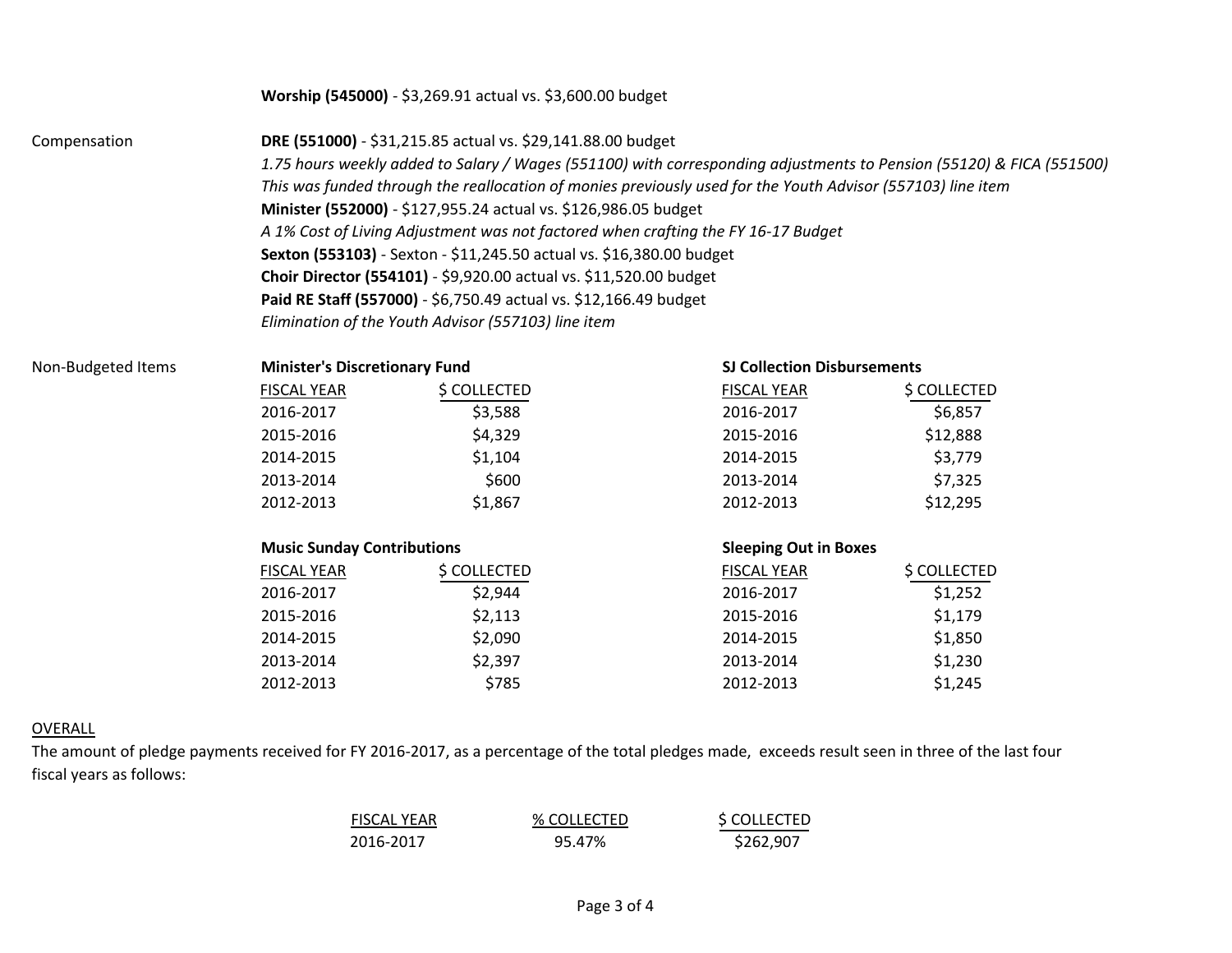| 2015-2016 | 93.53% | \$244,474 |
|-----------|--------|-----------|
| 2014-2015 | 89.89% | \$235,562 |
| 2013-2014 | 95.88% | \$239,973 |
| 2012-2013 | 92.71% | \$235,175 |

What has enabled us to perform well against our Current Fiscal Year Pledges (417100) budget are the folks that make contributions above their pledge amounts and those folks that make identifiable contributions, but did not make a pledge. As a percentage of the total dollar amount collected toward pledge income, the amount of overpayments and identifiable non-pledge giving continues to be in line with results seen in recent fiscal years as follows:

| <b>FISCAL YEAR</b> | % COLLECTED | \$ COLLECTED |
|--------------------|-------------|--------------|
| 2016-2017          | 5.34%       | \$14,821     |
| 2015-2016          | 6.43%       | \$16,800     |
| 2013-2014          | 3.27%       | \$8,101      |
| 2012-2013          | 5.01%       | \$12,414     |

The protocol for next fiscal year (2017-2018), regarding the use of Carry Forward monies, will continue to be that monies from the oldest FY will be used first. As the Budget is reviewed during the fiscal year, rather than show a projected surplus, the amount of Prior Year Carry Forwards (414000) will be lowered. A projected deficit will still be noted as a deficit, with no addition to Prior Year Carry Forward (414000), unless mandated by the Finance Sub-Council and Board.

A preliminary review of the 2017-2018 Approved Budget can be found on the 17-18 Budget Review Tab. Adjustments have been made as follows:

**Prior Year Carry Over (414000)** - Reflects an amount (lower than budgeted) using the protocol described above to 'balance the budget'. **Prior Fiscal Year Pledge (417200)** - Reflects \$4,800.00 derived from Pledge vs. Giving Tab; **Clara Barton District (512001)** - Increased to reflect \$22 per certified member (206) vs. \$21 per certified member (206) budgeted; **Minister FICA (552500)** - Adjusted to reflect 7.65 % of Minister Salary & Minister Housing.

These alterations(reflected in yellow on the 17-18 Budget Review Tab) result in a projected surplus for fiscal year 2017-2018 of \$6.26.

Prior to last fiscal year, the protocol had been for the Current Fiscal Year Pledge (417100) line item to reflect 95% of the total amount of pledges received for a fiscal year. The approved budget for FY 2016-2017 utilized 99.13% of the pledges collected for the Current Fiscal Year Pledge (417100) line item. The approved budget for FY 2017-2018 will be utilizing 98.98% (\$285,000.00) of the \$287,927.00 collected in pledges.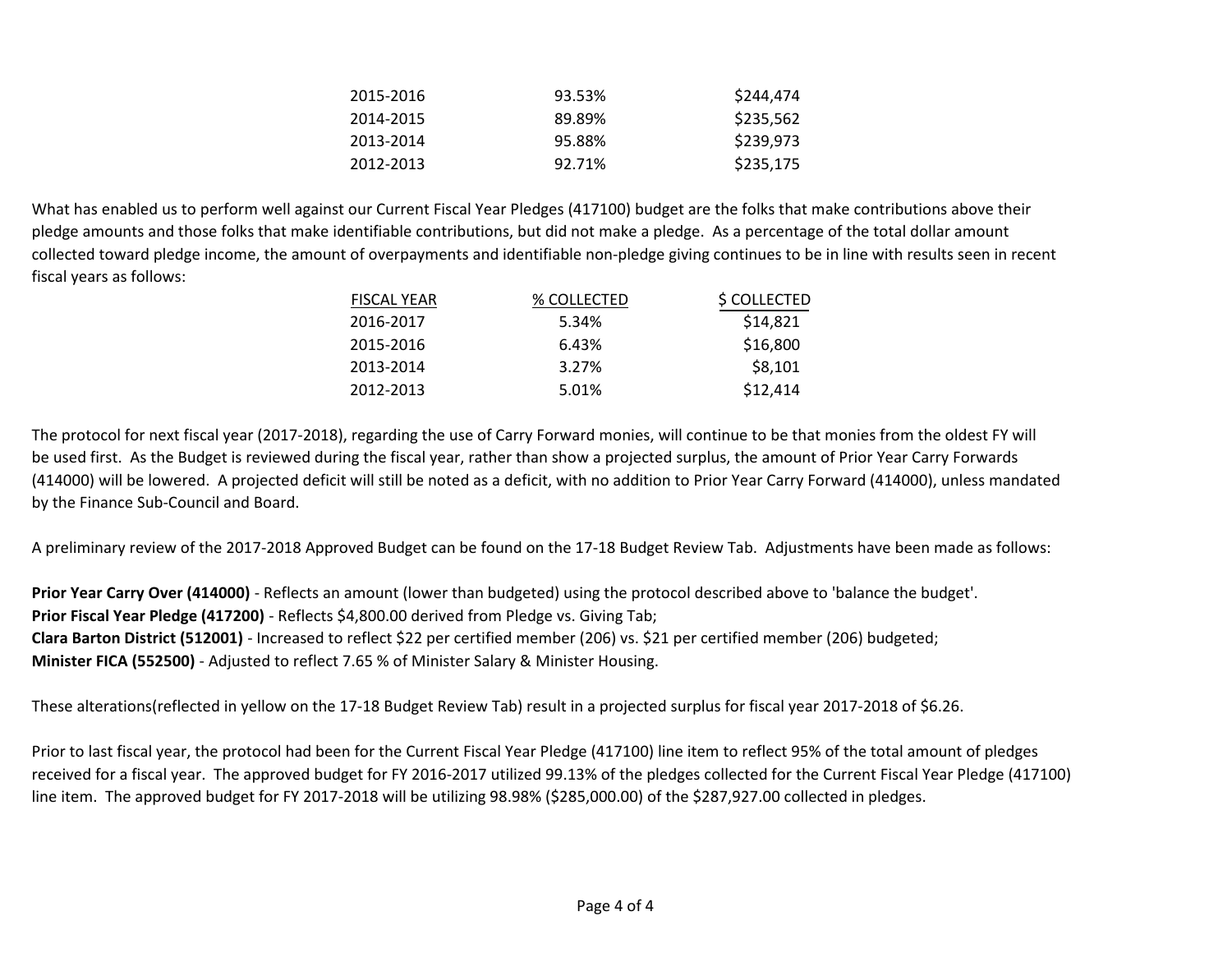|                                                   | <b>Yr-End Acutal</b> | <b>Approved Budget</b> | <b>Budget Review</b> | <b>Yr-End Acutal</b> |
|---------------------------------------------------|----------------------|------------------------|----------------------|----------------------|
|                                                   | 2015-2016            | $2016 - 2017$          | 04.30.2017           | 06.30.2017           |
| <b>Ordinary Income/Expense</b>                    |                      |                        |                      |                      |
| <b>Budgeted Income</b>                            |                      |                        |                      |                      |
| 410000 · Administration                           |                      |                        |                      |                      |
| 411000 · Endowment                                |                      |                        |                      |                      |
| 411100 - Capital Clearing Account                 |                      |                        |                      |                      |
| 411200 · Operations                               |                      |                        |                      |                      |
| 411201 - Monthly Distribution                     | 39,364.08            | 39,217.92              | 39,217.92            | 39,217.92            |
| 411202 - Loan Repay UUMSB - Principal             | 1,735.07             | 1,726.12               | 1,726.12             | 1,897.17             |
| 411203 - Loan Repay UUMSB - Interest              | 1,900.81             | 2,055.96               | 2,055.96             | 1,886.85             |
| 411204 - Special Endowment Funds Income           |                      |                        |                      |                      |
| <b>Total 411200 - Operations</b>                  | 42,999.96            | 43,000.00              | 43,000.00            | 43,001.94            |
| 411400 - Building & Grounds Small Projects        |                      |                        | 13,850.13            | 13,850.13            |
| Total 411000 · Endowment                          | 42,999.96            | 43,000.00              | 56,850.13            | 56,852.07            |
| 412000 - Fundraising                              |                      |                        |                      |                      |
| 412100 - Matching Grant                           | 14,024.00            | 15,000.00              | 15,798.00            | 15,798.00            |
| 412101 - Fundraising - Other                      | 9,287.98             | 15,000.00              | 8,061.81             | 8,001.81             |
| <b>Total 412000 - Fundraising</b>                 | 23,311.98            | 30,000.00              | 23,859.81            | 23,799.81            |
| 413000 · Holiday Letter                           |                      |                        |                      |                      |
| 414000 - Prior Years' Carry Over                  | 2,710.78             | 5,250.00               | 5,250.00             |                      |
| 415000 - Memorial Contributions                   | 535.00               |                        |                      | 100.00               |
| 416000 · Rental Contributions                     | 13,049.00            | 14,000.00              | 16,000.00            | 19,115.00            |
| 417000 · Stewardship                              |                      |                        |                      |                      |
| 417100 · Current Fiscal Year Pledge               | 260,651.10           | 273,000.00             | 271,846.22           | 278,006.75           |
| 417200 · Prior Fiscal Year Pledge                 | 3,848.23             | 4,000.00               | 5,941.02             | 5,971.02             |
| Total 417000 · Stewardship                        | 264,499.33           | 277,000.00             | 277,787.24           | 283,977.77           |
| 418000 · Sunday Contributions                     | 5,384.32             | 6,000.00               | 6,000.00             | 5,626.45             |
| 419000 - Other Administration Income              |                      |                        |                      |                      |
| 419100 - Zero Emission Renewable Energy Credits   |                      | 3,000.00               | 1,816.76             | 1,816.76             |
| 419200 - Solar Land Lease                         |                      |                        | 1,000.00             | 1,000.00             |
| <b>Total 419000 - Other Administration Income</b> |                      | 3,000.00               | 2,816.76             | 2,816.76             |
| Total 410000 · Administration                     | 352,490.37           | 378,250.00             | 388,563.94           | 392,287.86           |
| 420000 · Community Within                         |                      |                        |                      |                      |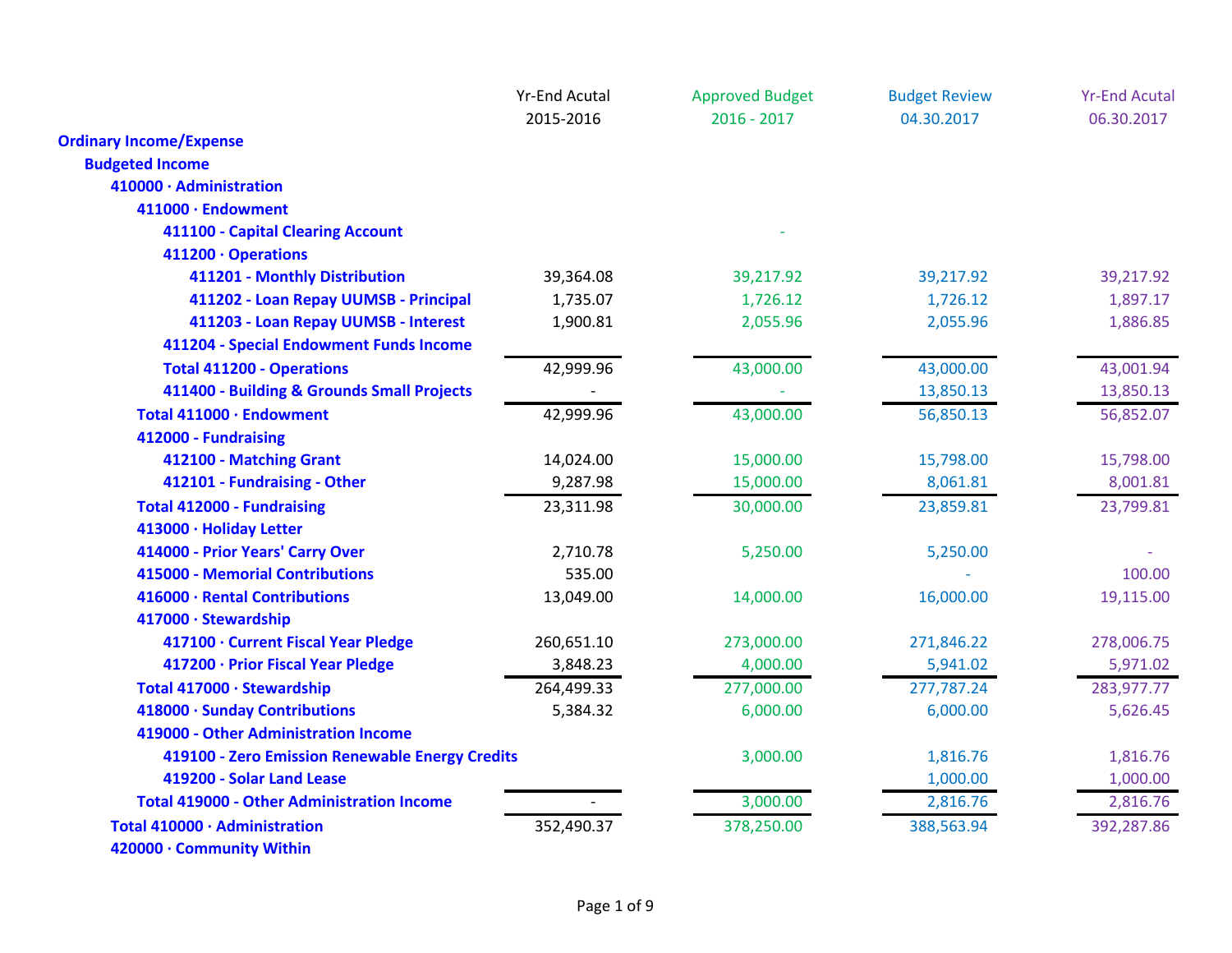|                                               | <b>Yr-End Acutal</b> | <b>Approved Budget</b> | <b>Budget Review</b> | <b>Yr-End Acutal</b> |
|-----------------------------------------------|----------------------|------------------------|----------------------|----------------------|
|                                               | 2015-2016            | $2016 - 2017$          | 04.30.2017           | 06.30.2017           |
| 421000 · Festival of the Season               | 1,482.00             |                        | 1,449.00             | 1,449.00             |
| 422000 - Used Book Sales                      | 675.48               |                        | 515.00               | 482.33               |
| 423000 · Performing Arts                      | 4,456.00             |                        | 260.00               | 260.00               |
| 424000 · Caring Network                       |                      |                        |                      |                      |
| 424100 - Memorial Receptions                  | 300.00               | 200.00                 | 300.00               | 751.02               |
| 426000 - Circle of Caring                     |                      |                        |                      |                      |
| 427000 - Membership                           | 341.33               |                        |                      |                      |
| 428000 - Adult Programs                       | 13,442.50            | 5,200.00               | 11,166.00            | 13,178.70            |
| 429001 - Fellowship Hour Donations            | 123.40               | 100.00                 | 100.00               | 90.41                |
| Total 420000 · Community Within               | 20,820.71            | 5,500.00               | 13,790.00            | 16,211.46            |
| 430000 · Social Justice                       |                      |                        |                      |                      |
| 434500 - Interweave                           |                      |                        |                      |                      |
| 434000 · SJ Miscellaneous Income              |                      |                        |                      |                      |
| 434800 - Green Sanctuary                      | 1,306.25             |                        | 1,745.00             | 1,745.00             |
| Total 430000 · Social Justice                 | 1,306.25             |                        | 1,745.00             | 1,745.00             |
| 440000 · Spiritual Life                       |                      |                        |                      |                      |
| 441000 · Annual Retreat                       |                      |                        |                      |                      |
| 443000 · Flower Contributions                 | 23.50                |                        |                      |                      |
| 447000 · Religious Education                  |                      |                        |                      |                      |
| 447100 · Soup Making                          | 679.27               | 300.00                 | 144.79               | 114.79               |
| 447500 · Ski Trip                             |                      |                        |                      |                      |
| Total 447000 · Religious Education            | 679.27               | 300.00                 | 144.79               | 114.79               |
| 448000 · Miscellaneous - Spiritual Life       |                      |                        |                      |                      |
| 448100 · Recording Donations                  |                      |                        |                      |                      |
| 448300 · Volunteer Recognition                |                      |                        |                      |                      |
| 448000 - Miscellaneous                        |                      |                        |                      |                      |
| 449000 - Music Program Fundraising            | 3,365.00             | 3,000.00               | 3,000.00             | 3,620.00             |
| Total 448000 · Miscellaneous - Spiritual Life | 3,365.00             | 3,000.00               | 3,000.00             | 3,620.00             |
| Total 440000 · Spiritual Life                 | 4,067.77             | 3,300.00               | 3,144.79             | 3,734.79             |
| 450000 - Other Income                         | 857.00               |                        | 5,596.63             | 6,082.63             |
| <b>Total Budgeted Income</b>                  | 379,542.10           | 387,050.00             | 412,840.36           | 420,061.74           |
|                                               |                      |                        |                      |                      |

**Budgeted Expenses**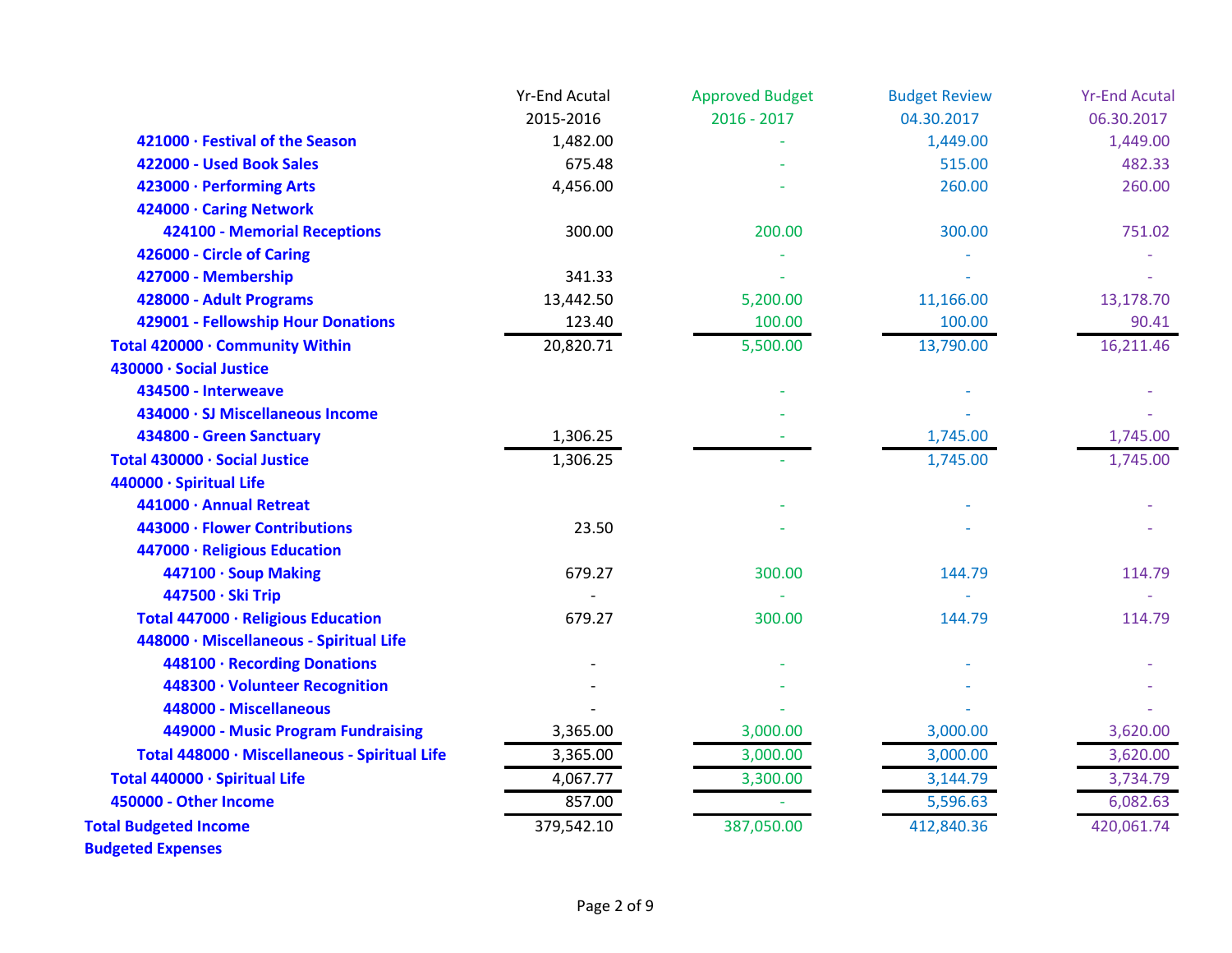|                                        | <b>Yr-End Acutal</b><br>2015-2016 | <b>Approved Budget</b><br>$2016 - 2017$ | <b>Budget Review</b><br>04.30.2017 | <b>Yr-End Acutal</b><br>06.30.2017 |
|----------------------------------------|-----------------------------------|-----------------------------------------|------------------------------------|------------------------------------|
|                                        |                                   |                                         |                                    |                                    |
| 510000 · Administration Expenses       |                                   |                                         |                                    |                                    |
| 512000 · UUA & District Payments       |                                   |                                         |                                    |                                    |
| 512001 · Clara Barton District         | 3,410.00                          | 4,224.00                                | 4,224.00                           | 4,224.00                           |
| 512002 · UUA Fair Share                | 9,300.00                          | 11,520.00                               | 11,520.00                          | 11,520.00                          |
| Total 512000 · UUA & District Payments | 12,710.00                         | 15,744.00                               | 15,744.00                          | 15,744.00                          |
| 515000 · Stewardship                   |                                   |                                         |                                    |                                    |
| 515100 · Annual Canvass                | 23.50                             |                                         | 600.00                             | 515.06                             |
| 515200 · Credit Card Expense           | 1,227.88                          | 1,225.00                                | 1,475.00                           | 1,485.56                           |
| Total 528000 · Stewardship             | 1,251.38                          | 1,225.00                                | 2,075.00                           | 2,000.62                           |
| 516000 · Building & Grounds            |                                   |                                         |                                    |                                    |
| 516100 · General Maintenance           | 15,032.98                         | 10,000.00                               | 17,500.00                          | 15,195.41                          |
| 516200 · Snow Removal                  | 4,790.00                          | 6,600.00                                | 5,650.00                           | 7,100.00                           |
| 516300 · Lawn Care                     | 6,000.00                          | 5,560.00                                | 5,560.00                           | 5,550.00                           |
| $516400 \cdot Water$                   | 3,809.66                          | 4,000.00                                | 4,000.00                           | 8,019.80                           |
| 516500 · Electric                      | 9,544.44                          | 9,000.00                                | 8,000.00                           | 6,485.61                           |
| 516600 · Natural Gas                   | 8,098.57                          | 10,000.00                               | 9,000.00                           | 9,237.68                           |
| 516700 - Memorial Garden               | 378.00                            |                                         | 35.97                              |                                    |
| 516800 - Small Projects                |                                   |                                         | 17,926.76                          | 17,926.76                          |
| Total 516000 · Building & Grounds      | 47,653.65                         | 45,160.00                               | 67,672.73                          | 69,515.26                          |
| 517000 · Office                        |                                   |                                         |                                    |                                    |
| 517100 · Equipment                     |                                   |                                         |                                    |                                    |
| 517101 - Equipment Purchases           | 1,646.30                          | 1,646.30                                | 1,837.99                           | 1,837.99                           |
| 517102 · Equipment Rental              | 6,650.09                          | 6,800.00                                | 6,800.00                           | 7,738.49                           |
| 517103 - Computer Maint. Agreement     | 1,284.00                          | 1,284.00                                | 1,430.30                           | 1,430.30                           |
| Total 517100 · Equipment               | 9,580.39                          | 9,730.30                                | 10,068.29                          | 11,006.78                          |
| 517200 · Security                      | 15.00                             |                                         |                                    |                                    |
| <b>517300 - Printing</b>               | 1,478.05                          | 1,149.15                                | 1,263.75                           | 1,263.75                           |
| 517400 · Postage                       | 767.00                            | 1,000.00                                | 1,000.00                           | 887.89                             |
| 517500 · Telephone / Internet          | 2,866.14                          | 2,400.00                                | 3,567.66                           | 3,128.81                           |
| 517600 · Dues and Subscriptions        | 999.56                            | 725.00                                  | 1,105.59                           | 1,435.69                           |
| 517700 · Office Supplies               | 3,388.85                          | 2,100.00                                | 2,800.00                           | 2,904.46                           |
| 517800 · Service Contracts             |                                   |                                         |                                    |                                    |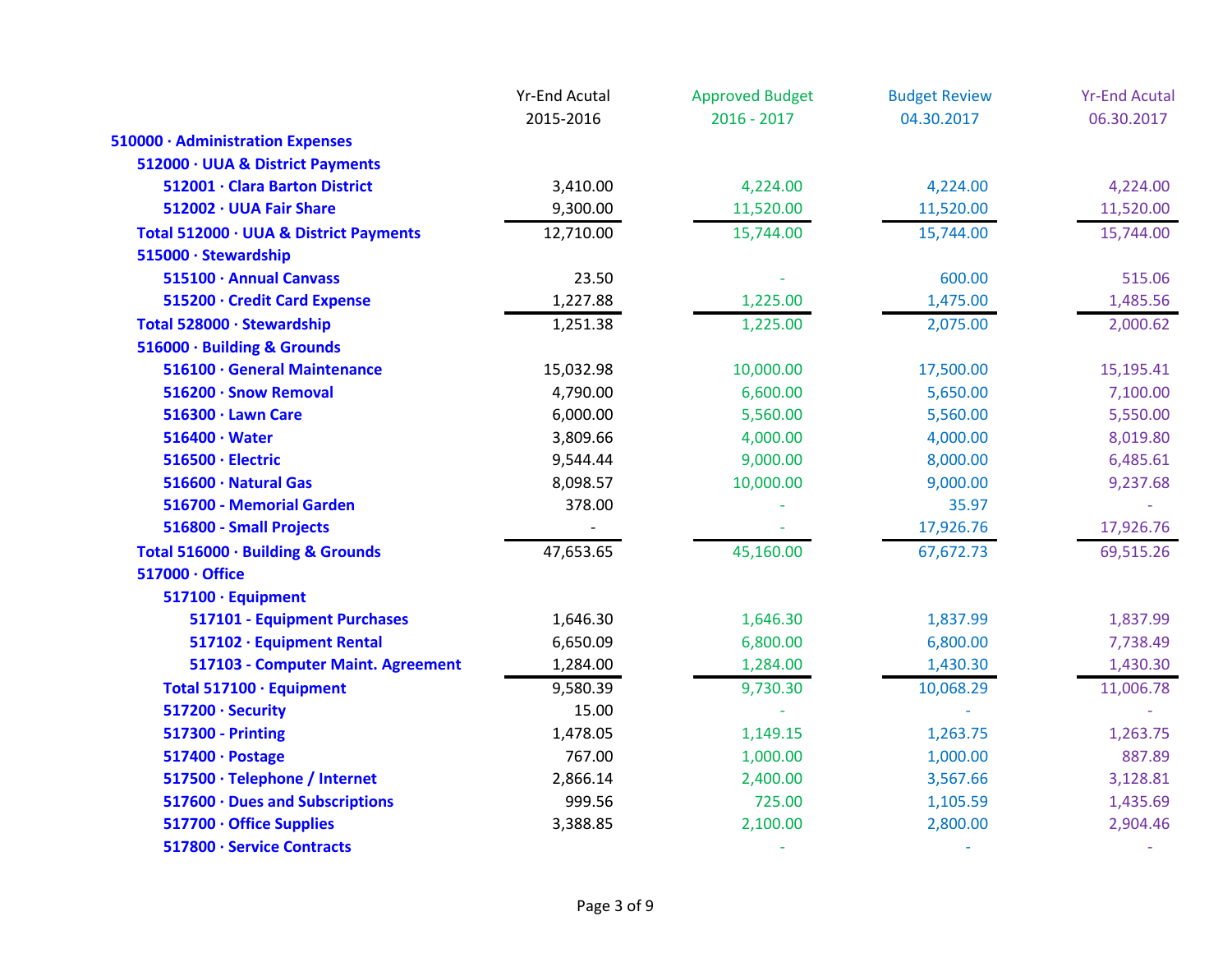|                                        | <b>Yr-End Acutal</b> | <b>Approved Budget</b> | <b>Budget Review</b> | <b>Yr-End Acutal</b> |
|----------------------------------------|----------------------|------------------------|----------------------|----------------------|
|                                        | 2015-2016            | $2016 - 2017$          | 04.30.2017           | 06.30.2017           |
| 517900 · Service Charges               |                      |                        |                      |                      |
| 517910 - Bank                          | 26.90                |                        | 30.00                | 30.00                |
| 517920 · Credit Card Expense           | 279.30               | 250.00                 | 250.00               | 199.50               |
| 517930 - Payroll Expense               | 663.15               | 650.00                 | 650.00               | 669.63               |
| 517940 - Miscellaneous                 |                      |                        | $\blacksquare$       |                      |
| Total 517900 · Service Charges         | 969.35               | 900.00                 | 930.00               | 899.13               |
| Total 517000 · Office                  | 20,064.34            | 18,004.45              | 20,735.29            | 21,526.51            |
| 518000 · Insurance                     |                      |                        |                      |                      |
| 518100 · Workers' Compensation         | 3,430.50             | 2,970.00               | 3,003.75             | 2,222.75             |
| 518200 · Liability Insurance           | 15,143.44            | 15,140.00              | 15,140.00            | 15,833.97            |
| 518300 · Umbrella                      | 700.00               | 700.00                 | 700.00               | 700.00               |
| Total 518000 · Insurance               | 19,273.94            | 18,810.00              | 18,843.75            | 18,756.72            |
| 519000 · Administration - Other        |                      |                        |                      |                      |
| 519200 · Rental Expense                | 298.37               |                        | 1,400.00             | 1,565.00             |
| 519300 · General Assembly Expense      |                      |                        |                      |                      |
| 519500 - Board Expense                 | 964.95               | 500.00                 | 500.00               | 1,310.00             |
| 519600 - Staff Development             | 393.40               | 500.00                 | 500.00               | 452.61               |
| <b>519700 - Archives</b>               |                      | 200.00                 | 200.00               | 259.45               |
| Total 519000 · Administration - Other  | 1,656.72             | 1,200.00               | 2,600.00             | 3,587.06             |
| Total 510000 · Administration Expenses | 102,610.03           | 100,143.45             | 127,670.77           | 131,130.17           |
| 520000 · Community Within Expenses     |                      |                        |                      |                      |
| 521000 · Caring Network                |                      |                        |                      |                      |
| 522000 · Communications                |                      |                        |                      |                      |
| 522100 - Hard Copy Mailings            |                      | 1,500.00               | 1,500.00             |                      |
| 522200 · Telephone Advertisement       |                      |                        |                      |                      |
| 522300 - Web Page                      | 1,201.18             | 1,000.00               | 1,197.96             | 1,559.82             |
| 522400 · External Marketing            | 118.39               | 300.00                 | 300.00               | 90.00                |
| 522500 · Software Upgrades             |                      |                        |                      |                      |
| Total 522000 · Communications          | 1,319.57             | 2,800.00               | 2,997.96             | 1,649.82             |
| 523000 - Performing Arts               | 226.69               |                        |                      |                      |
| 523100 - Credit Card Expense           | 2.91                 |                        |                      |                      |
| <b>Total 523000 - Performing Arts</b>  | 229.60               |                        |                      |                      |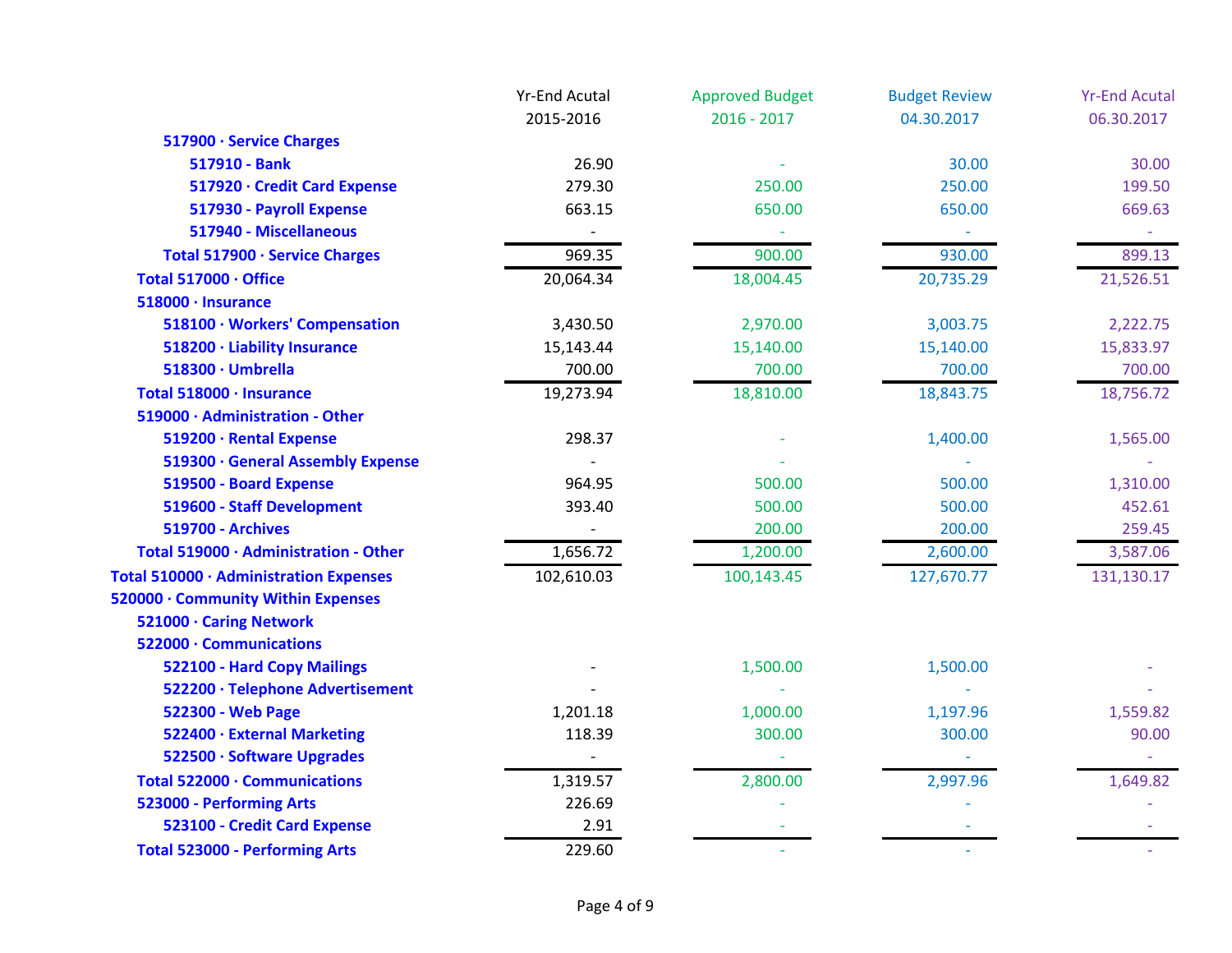|                                          | <b>Yr-End Acutal</b> | <b>Approved Budget</b> | <b>Budget Review</b> | <b>Yr-End Acutal</b> |
|------------------------------------------|----------------------|------------------------|----------------------|----------------------|
|                                          | 2015-2016            | $2016 - 2017$          | 04.30.2017           | 06.30.2017           |
| 524000 · Festival of the Season          | 167.48               |                        | 550.07               | 550.07               |
| 527000 · Membership                      |                      |                        |                      |                      |
| 527000 - Membership                      | 450.88               | 500.00                 | 500.00               | 79.75                |
| 527100 - Membership Initiative           | 251.33               |                        | 35.02                | 49.00                |
| Total 527000 - Membership                | 702.21               | 500.00                 | 535.02               | 128.75               |
| 528000 - Adult Programs                  |                      |                        |                      |                      |
| 528100 - Administrative Expenses         | 2,089.17             |                        |                      | 794.66               |
| 528200 - Compensation                    | 10,068.00            |                        |                      | 11,624.00            |
| 528300 - Credit Card Expense             | 1.06                 |                        |                      | 0.73                 |
| <b>Total 528000 - Adult Programs</b>     | 12,158.23            | 5,000.00               | 9,671.30             | 12,419.39            |
| 529000 · Community Within - Other        |                      |                        |                      |                      |
| 529500 · Memorial Receptions             | 292.85               | 200.00                 | 200.00               | 214.72               |
| 529600 - Fellowship Hour Supplies        | 631.91               | 600.00                 | 600.00               | 683.89               |
| Total 529000 · Community Within - Other  | 924.76               | 800.00                 | 800.00               | 898.61               |
| Total 520000 · Community Within Expenses | 15,501.85            | 9,100.00               | 14,554.35            | 15,646.64            |
| 530000 · Social Justice Expenses         |                      |                        |                      |                      |
| 531000 · Info & Advocacy Sub-Council     |                      |                        | 250.00               | 470.00               |
| 532000 - Miscellaneous                   | 496.13               | 700.00                 | 450.00               | 229.22               |
| 534000 · Interweave                      |                      |                        |                      |                      |
| 537000 · Equual Access                   |                      |                        |                      |                      |
| 538000 · Green Sanctuary                 |                      |                        |                      |                      |
| 539000 - Noah Webster Partnership        |                      |                        |                      |                      |
| Total 530000 · Social Justice Expenses   | 496.13               | 700.00                 | 700.00               | 699.22               |
| 540000 · Spiritual Life Expenses         |                      |                        |                      |                      |
| 542000 · Annual Retreat                  |                      |                        |                      |                      |
| 543000 · Music                           |                      |                        |                      |                      |
| 543200 · Guest Musicians                 | 1,375.00             | 400.00                 | 400.00               | 200.00               |
| 543201 - Substitute Keyboardists         | 825.00               | 800.00                 | 800.00               |                      |
| 543300 · Sheet Music                     | 369.81               | 500.00                 | 500.00               | 300.93               |
| 543400 · Instrument Maintenance          |                      |                        |                      |                      |
| 543401 · Organ                           | 1,072.00             | 1,072.00               | 1,072.00             | 690.00               |
| 543402 · Piano                           | 320.00               | 810.00                 | 810.00               | 570.00               |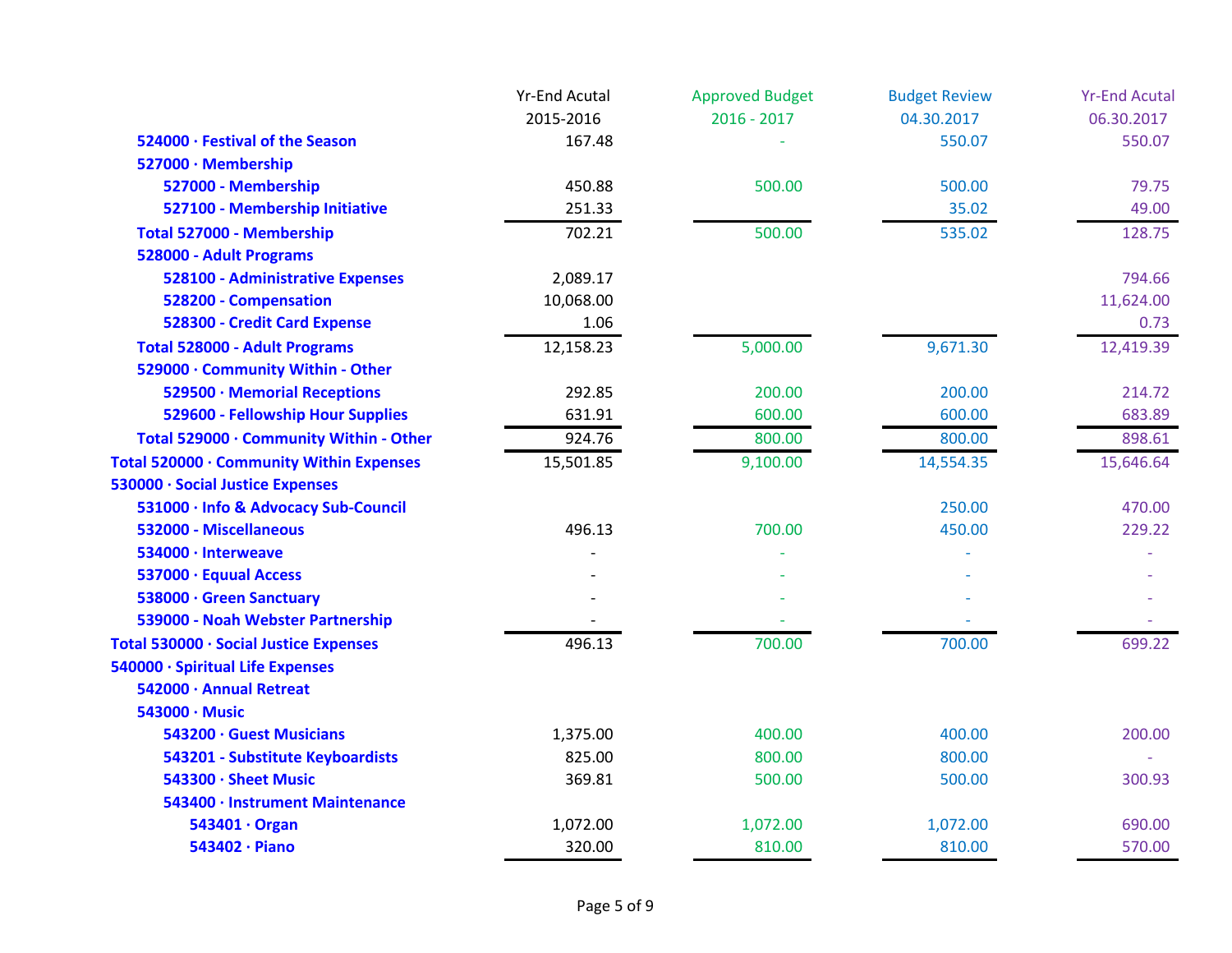|                                            | <b>Yr-End Acutal</b> | <b>Approved Budget</b> | <b>Budget Review</b> | <b>Yr-End Acutal</b> |
|--------------------------------------------|----------------------|------------------------|----------------------|----------------------|
|                                            | 2015-2016            | $2016 - 2017$          | 04.30.2017           | 06.30.2017           |
| Total 543400 · Instrument Maintenance      | 1,392.00             | 1,882.00               | 1,882.00             | 1,260.00             |
| Total 543000 · Music                       | 3,961.81             | 3,582.00               | 3,582.00             | 1,760.93             |
| <b>544000 - Religious Education</b>        |                      |                        |                      |                      |
| 544200 · Supplies                          | 690.18               | 660.00                 | 660.00               | 623.45               |
| 544500 · Ski Trip                          |                      |                        |                      |                      |
| 544700 · Curriculum                        | 623.04               | 460.00                 | 460.00               | 376.64               |
| 544701 · Coming of Age                     |                      |                        | 500.00               | 500.00               |
| Total 544700 - Curriculum                  | 623.04               | 460.00                 | 960.00               | 876.64               |
| 544800 · Religious Education - Other       |                      |                        |                      |                      |
| $544802 \cdot$ Training                    | 215.62               | 300.00                 | 300.00               | 283.56               |
| 544803 · RE Staff Recruitment              | 59.78                | 100.00                 | 100.00               |                      |
| 544804 · RE Staff Security Checks          | 15.60                | 40.00                  | 202.80               | 132.60               |
| 544805 · RE Classroom Refurbishment        |                      | 100.00                 | 100.00               | 130.42               |
| Total 544800 · Religious Education - Other | 291.00               | 540.00                 | 702.80               | 546.58               |
| Total 544000 · Religious Education         | 1,604.22             | 1,660.00               | 2,322.80             | 2,046.67             |
| 545000 · Worship                           |                      |                        |                      |                      |
| 545100 · Guest Speakers                    |                      |                        |                      |                      |
| 545101 - Pulpit Supply                     | 1,558.33             | 3,000.00               | 3,000.00             | 2,450.00             |
| <b>545102 - Mileage</b>                    | 50.00                | 600.00                 | 600.00               | 300.00               |
| <b>Total 545100 - Guest Speakers</b>       | 1,608.33             | 3,600.00               | 3,600.00             | 2,750.00             |
| 545200 · Worship Supplis                   | 344.98               |                        | 423.96               | 519.91               |
| 545300 · Recording Expense                 |                      |                        |                      |                      |
| 545400 - Summer Music                      | 1,575.00             |                        |                      |                      |
| Total 545000 · Worship                     | 3,528.31             | 3,600.00               | 4,023.96             | 3,269.91             |
| <b>Spiritual Life Other</b>                |                      |                        |                      |                      |
| Total 540000 · Spiritual Life Expenses     | 9,094.34             | 8,842.00               | 9,928.76             | 7,077.51             |
| 550000 · Compensation                      |                      |                        |                      |                      |
| $551000 \cdot DRE$                         |                      |                        |                      |                      |
| 551100 · Salary/Wages                      | 19,045.44            | 23,920.00              | 25,740.00            | 25,390.00            |
| 551200 · Pension                           | 1,169.02             | 2,392.00               | 2,574.00             | 2,654.57             |
| 551300 · Insurance                         |                      |                        |                      |                      |
| 551400 · Professional Development          | 1,000.00             | 1,000.00               | 1,109.22             | 1,109.22             |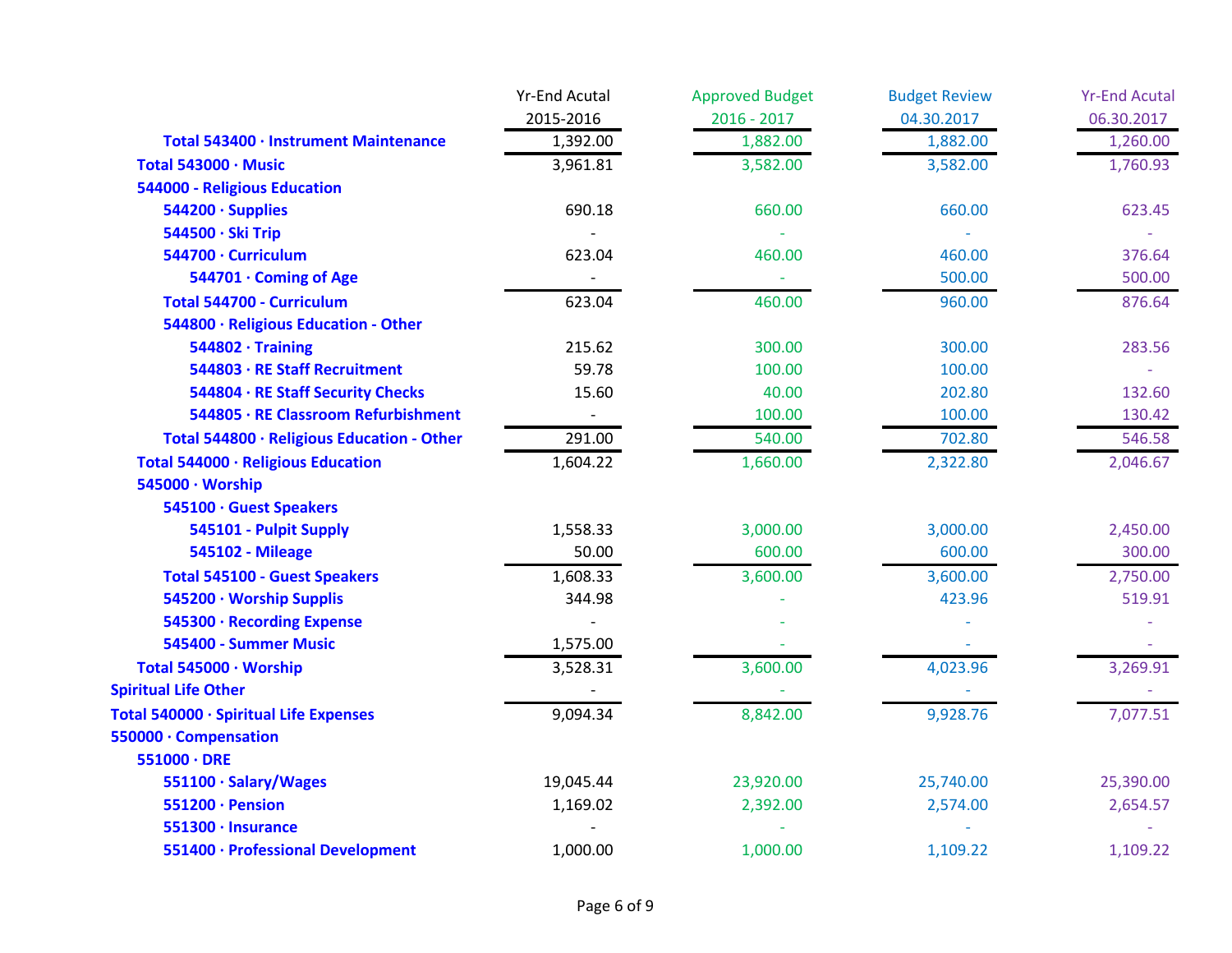|                                                | <b>Yr-End Acutal</b> | <b>Approved Budget</b> | <b>Budget Review</b> | <b>Yr-End Acutal</b> |
|------------------------------------------------|----------------------|------------------------|----------------------|----------------------|
|                                                | 2015-2016            | $2016 - 2017$          | 04.30.2017           | 06.30.2017           |
| 551500 · FICA                                  | 1,477.51             | 1,829.88               | 1,969.11             | 2,062.06             |
| Total 551000 · DRE                             | 22,691.97            | 29,141.88              | 31,392.33            | 31,215.85            |
| 552000 · Minister                              |                      |                        |                      |                      |
| 552100 · Salary/Wages                          | 64,000.00            | 68,400.00              | 60,600.00            | 60,600.00            |
| 552200 · Pension                               | 8,400.00             | 8,400.00               | 8,484.00             | 8,484.00             |
| 552300 · Insurance                             | 14,649.56            | 15,142.77              | 16,957.34            | 15,630.94            |
| 552400 · Professional Development              |                      |                        |                      |                      |
| 552402 - Prof Dev. Cathy                       | 6,825.20             | 6,508.64               | 5,939.00             | 6,049.91             |
| 552403 - Prof Dev. Heather                     | 5,462.58             | 6,508.64               | 5,939.00             | 6,460.15             |
| <b>Total 552400 - Professional Development</b> | 12,287.78            | 13,017.28              | 11,878.00            | 12,510.06            |
| 552500 · FICA                                  | 6,426.00             | 6,426.00               | 6,490.26             | 6,490.24             |
| 552600 · Housing Allowance                     | 20,000.00            | 15,600.00              | 24,240.00            | 24,240.00            |
| Total 552000 · Minister                        | 125,763.34           | 126,986.05             | 128,649.60           | 127,955.24           |
| 553000 · Building Staff                        |                      |                        |                      |                      |
| 553100 · Salary/Wages                          |                      |                        |                      |                      |
| 553101 · Sunday Sexton                         | 3,239.50             | 3,140.00               | 3,322.50             | 3,244.50             |
| 553102 · Custodian                             | 5,364.00             | 4,830.00               | 5,700.00             | 5,778.00             |
| 553103 · Sexton                                | 12,736.50            | 16,380.00              | 13,000.00            | 11,245.50            |
| Total 553100 · Salary/Wages                    | 21,340.00            | 24,350.00              | 22,022.50            | 20,268.00            |
| 553500 · FICA                                  | 1,893.84             | 1,862.78               | 1,684.72             | 1,575.75             |
| Total 553000 · Building Staff                  | 23,233.84            | 26,212.78              | 23,707.22            | 21,843.75            |
| 554000 · Music Staff                           |                      |                        |                      |                      |
| 554100 · Salary/Wages                          |                      |                        |                      |                      |
| 554101 · Choir Director                        | 8,815.34             | 11,520.00              | 10,000.00            | 9,920.00             |
| 554102 · Accompanist                           | 8,451.88             | 11,700.00              | 11,700.00            | 10,775.00            |
| 554104 · Choral Scholars                       | 3,990.00             | 4,000.00               | 4,000.00             | 4,620.00             |
| Total 554100 · Salary/Wages                    | 21,257.22            | 27,220.00              | 25,700.00            | 25,315.00            |
| <b>554400 - Professional Development</b>       | 252.00               | 500.00                 | 500.00               | 96.77                |
| 554500 · FICA                                  | 1,377.58             | 2,082.33               | 1,966.05             | 1,712.08             |
| Total 554000 · Music Staff                     | 22,886.80            | 29,802.33              | 28,166.05            | 27,123.85            |
| 555000 · Business Manager                      |                      |                        |                      |                      |
| 555100 · Salary/Wages                          | 12,589.28            |                        |                      |                      |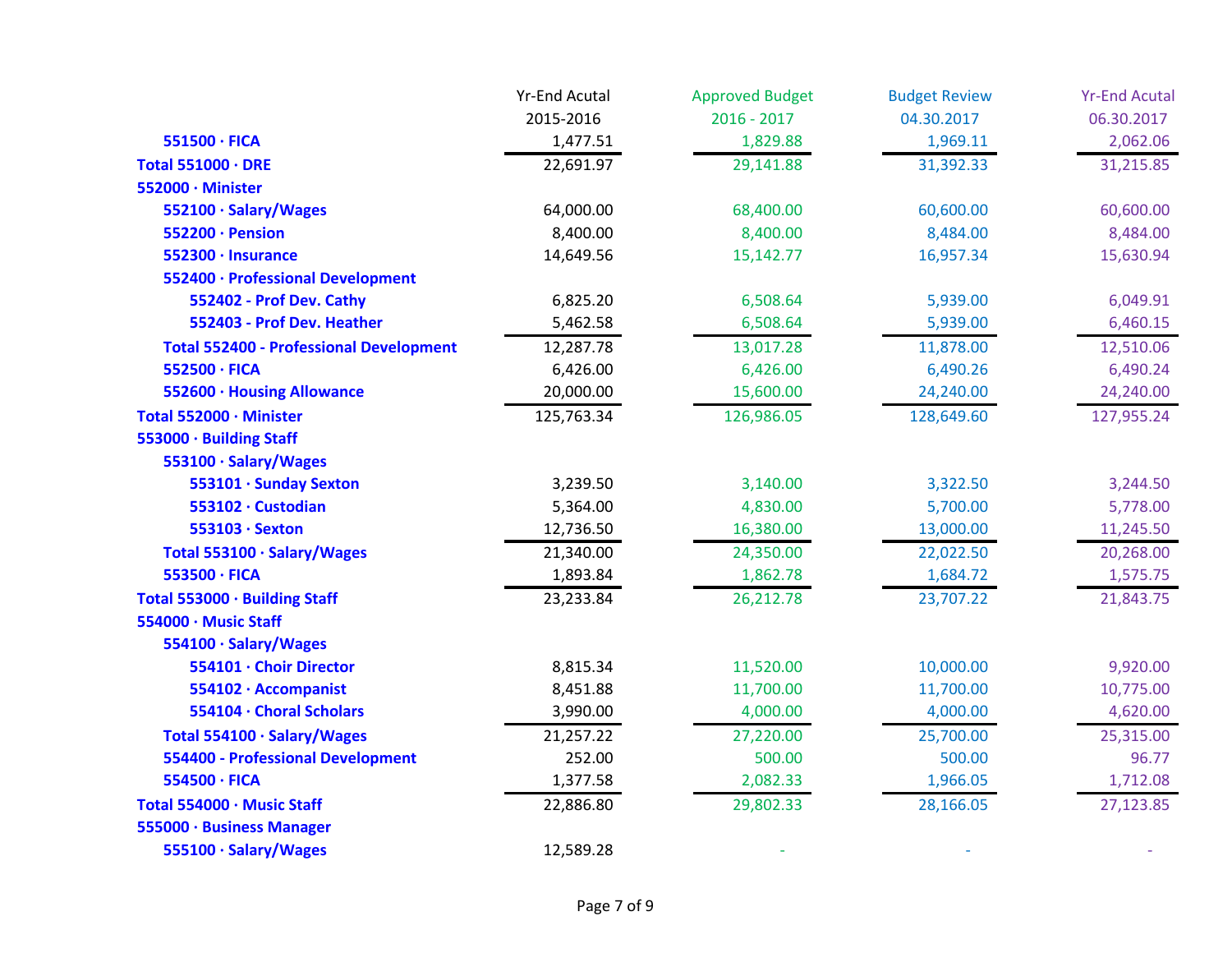|                                            | <b>Yr-End Acutal</b> | <b>Approved Budget</b> | <b>Budget Review</b> | <b>Yr-End Acutal</b> |
|--------------------------------------------|----------------------|------------------------|----------------------|----------------------|
|                                            | 2015-2016            | $2016 - 2017$          | 04.30.2017           | 06.30.2017           |
| 555101 - Bookkeeper                        | 6,605.00             | 14,560.00              | 14,970.00            | 14,660.00            |
| 555200 · Pension                           | 1,444.93             |                        |                      |                      |
| 555300 · Insurance                         | 3,652.74             |                        |                      |                      |
| 555500 · FICA                              | 1,469.90             | 1,113.84               | 1,145.20             | 1,121.49             |
| Total 555000 · Business Manager            | 25,761.85            | 15,673.84              | 16,115.20            | 15,781.49            |
| 556000 · Administrative Support            |                      |                        |                      |                      |
| 556100 · Office Administrator              |                      |                        |                      |                      |
| 556101 - Salary / Wages                    | 20,298.08            | 24,024.00              | 24,720.00            | 24,341.68            |
| <b>556102 - Pension</b>                    | 637.71               | 2,402.00               | 2,402.00             | 2,432.11             |
| 556103 - FICA                              | 1,540.54             | 1,837.83               | 1,891.08             | 1,862.14             |
| <b>Total 556100 - Office Administrator</b> | 22,476.33            | 28,263.83              | 29,013.08            | 28,635.93            |
| 556200 - Minister's Assistant              |                      |                        |                      |                      |
| 556201 - Salary / Wages                    |                      |                        | 172.25               | 172.25               |
| 556203 - FICA                              |                      |                        | 13.18                | 13.18                |
| <b>Total 556200 - Minister's Assistant</b> |                      |                        | 185.43               | 185.43               |
| Total 556000 · Administrative Support      | 22,476.33            | 28,263.83              | 29,198.51            | 28,821.36            |
| 557000 · Religious Education               |                      |                        |                      |                      |
| 557100 · Paid RE Staff                     |                      |                        |                      |                      |
| 557101 · Nursery & Child Care              | 4,953.00             | 6,800.00               | 6,800.00             | 5,651.50             |
| 557102 - RE Administrative Support         |                      |                        | 858.00               | 600.00               |
| 557103 · Youth Advisor                     | 2,326.95             | 4,501.90               |                      |                      |
| Total 557100 · Paid RE Staff               | 7,279.95             | 11,301.90              | 7,658.00             | 6,251.50             |
| 557105 · Paid RE Staff FICA                | 585.47               | 864.59                 | 585.83               | 498.99               |
| Total 557000 · Paid RE Staff               | 7,865.42             | 12,166.49              | 8,243.83             | 6,750.49             |
| Total 550000 · Compensation                | 250,679.55           | 268,247.20             | 265,472.74           | 259,492.03           |
| 590000 - Other Expenses                    |                      |                        |                      | 6,016.17             |
| <b>Total Budgeted Expenses</b>             | 378,381.90           | 387,032.65             | 418,326.62           | 420,061.74           |
| <b>Non-Budgeted Income</b>                 |                      |                        |                      |                      |
| 461000 · Minister's Discretionary Fund     | 4,329.42             |                        | 3,338.00             | 3,588.00             |
| 462000 · UAMW                              | 3,541.27             |                        | 3,235.00             | 3,997.34             |
| 463000 · SJ Sunday Collections             | 12,887.50            |                        | 6,856.85             | 6,856.85             |
|                                            |                      |                        |                      |                      |